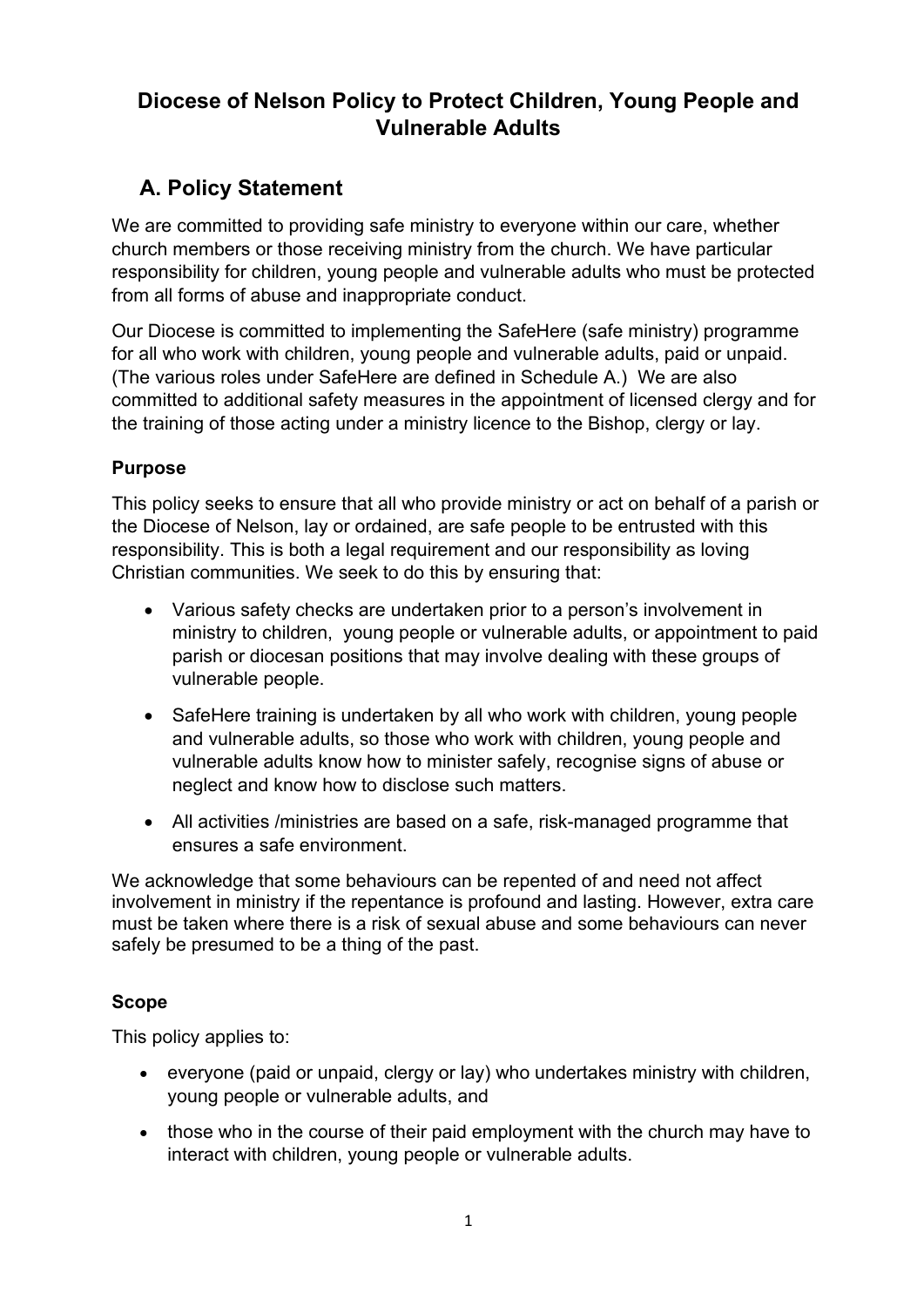### *Those under 18 years of age*

Those aged under 18 cannot be a full SafeHere team member but can participate in ministry as a junior team member, always under supervision. As junior team members they are covered by this policy.

### *Helpers*

It is understood that for practical reasons it will be necessary from time to time to have help from other people to fill in for absentees at late notice, or to provide extra assistance on a busy day (eg, in a crèche). Such helpers must work in the presence, or under the direct supervision of, at least one other person who has received appropriate safety checks and training.

However, if such people become regular helpers for any activity, and/or their task involves them being unsupervised for any period of time, the relevant safety check procedures and training must be followed.

#### *Guest ministry*

Just as a teacher must stay in a classroom when a visitor is present, so must a team leader or team member stay with a visiting worker. As the guest will be working in the presence or under the direct supervision of someone who has received appropriate safety checks and training, they will not be expected to have undergone a safety check or training.

However, we recommend that before inviting a guest:

- their suitability is checked by obtaining a reference from someone who can attest to their relevant character and skills
- evidence is obtained of appropriate qualifications, eg first aid certificate or instructors qualification. This is crucial for activities involving a moderate to high degree of risk.
- an invitation is issued and once accepted, a meeting (in person, if possible) takes place to clarify expectations.

### **B. People Safety Checks**

### **Safety Check Requirements**

All aspects of the Safety Check must be completed before a person begins ministry or relevant paid employment. Keep a secure record of the safety check in a separate file for each applicant.

### *Safety Check for Volunteers*

We recommend that a volunteer spends at least six months attending a church before applying for any leadership or ministry role.

All volunteer applicants for ministry with children, young persons or vulnerable adults must undergo a safety check that includes: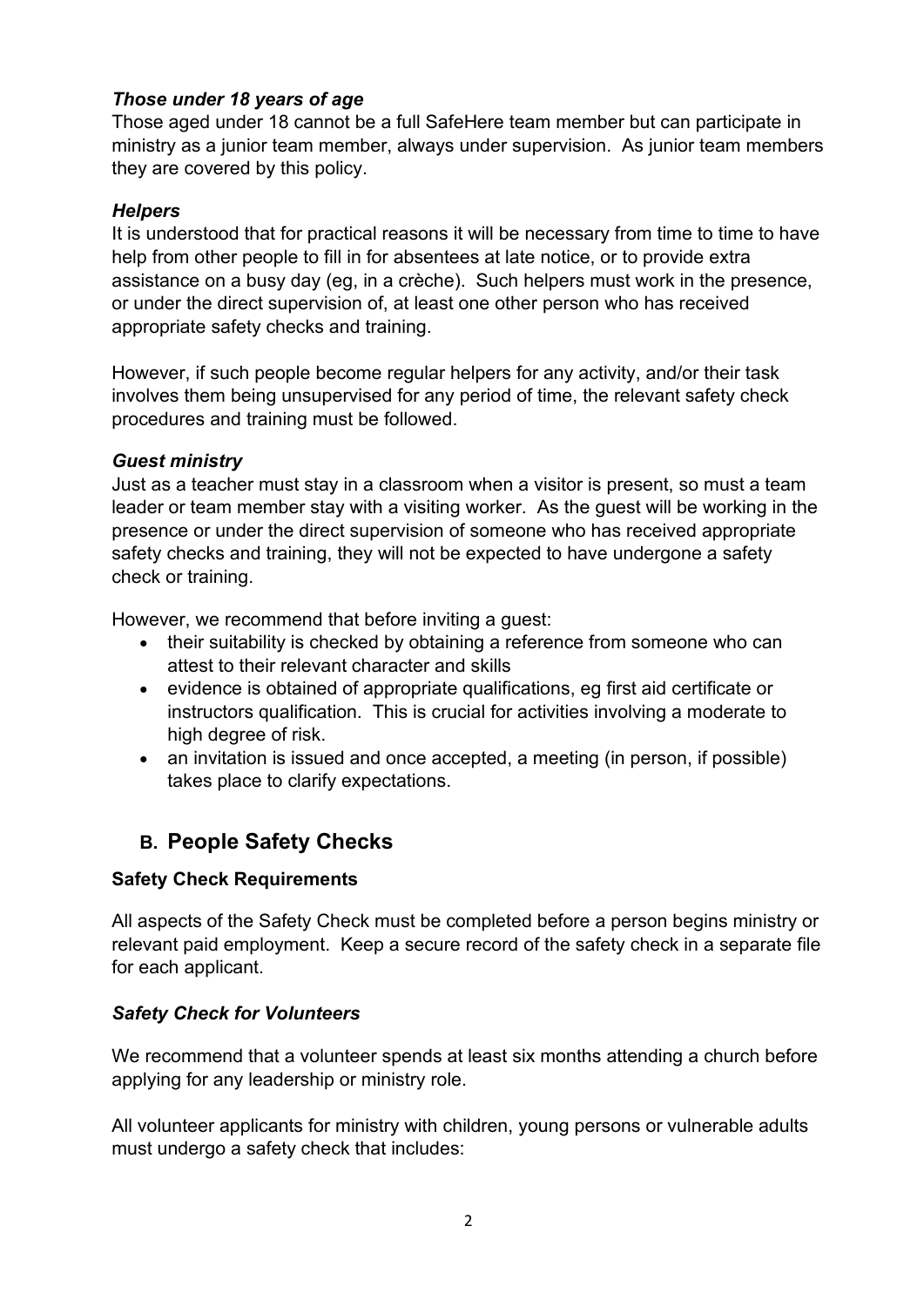- 1. Identity verification. (This will happen when the applicant applies for a police vet. The Vicar/Priest in Charge must see at least two pieces of identification, one of which is photographic identification, before confirming identification to the Police.)
- *2.* Minimum of three verbal referee checks *(sample found in SafeHere system under 'Resources / Team Leader')*
	- Including at least one from an applicant's previous ministry (if any).
	- If church attendance is less than six months, a referee check from the leader of their previous church is required.
- *3.* A completed Volunteer Application Form *(found on the SafeHere system under 'Resources / Team Leader').*
- 4. An interview.
- 5. For those working more than 10 hours a week with children under 17 and without the presence of caregivers, a written post-interview evaluation assessing suitability for children's ministry based on character, skill and safe practise, including their employment history for the preceding 5 years.
- 6. NZ Police Vetting. The procedure for police vetting applications is set out below.
- 7. International Police Certificate if the applicant does not hold New Zealand residency.

### *Safety Check for Licensed Clergy and Paid Staff*

- 1. Identity verification. (This will happen when the applicant applies for a police check. The Bishop, Executive Secretary or Vicar/Priest in Charge must see at least two pieces of identification, one of which is photographic identification, before confirming identification to the Police.)
- 2. Minimum of four verbal referee checks, including one from their previous ministry.
- 3. An interview.
- 4. For those working more than 10 hours a week with children under 17 and without parents being present, a written post-interview evaluation assessing suitability for children's ministry based on character, skill and safe practise, including their employment history for the preceding 5 years..
- 5. NZ Police Vetting.
- 6. International Police Certificate if they do not hold New Zealand residency.
- 7. Negotiated appointment agreement for licensed clergy or employment agreement for others.
- 8. For licensed clergy and diocesan 'Enabler' staff, a psychological assessment arranged by the Diocese. Ongoing supervision is also required.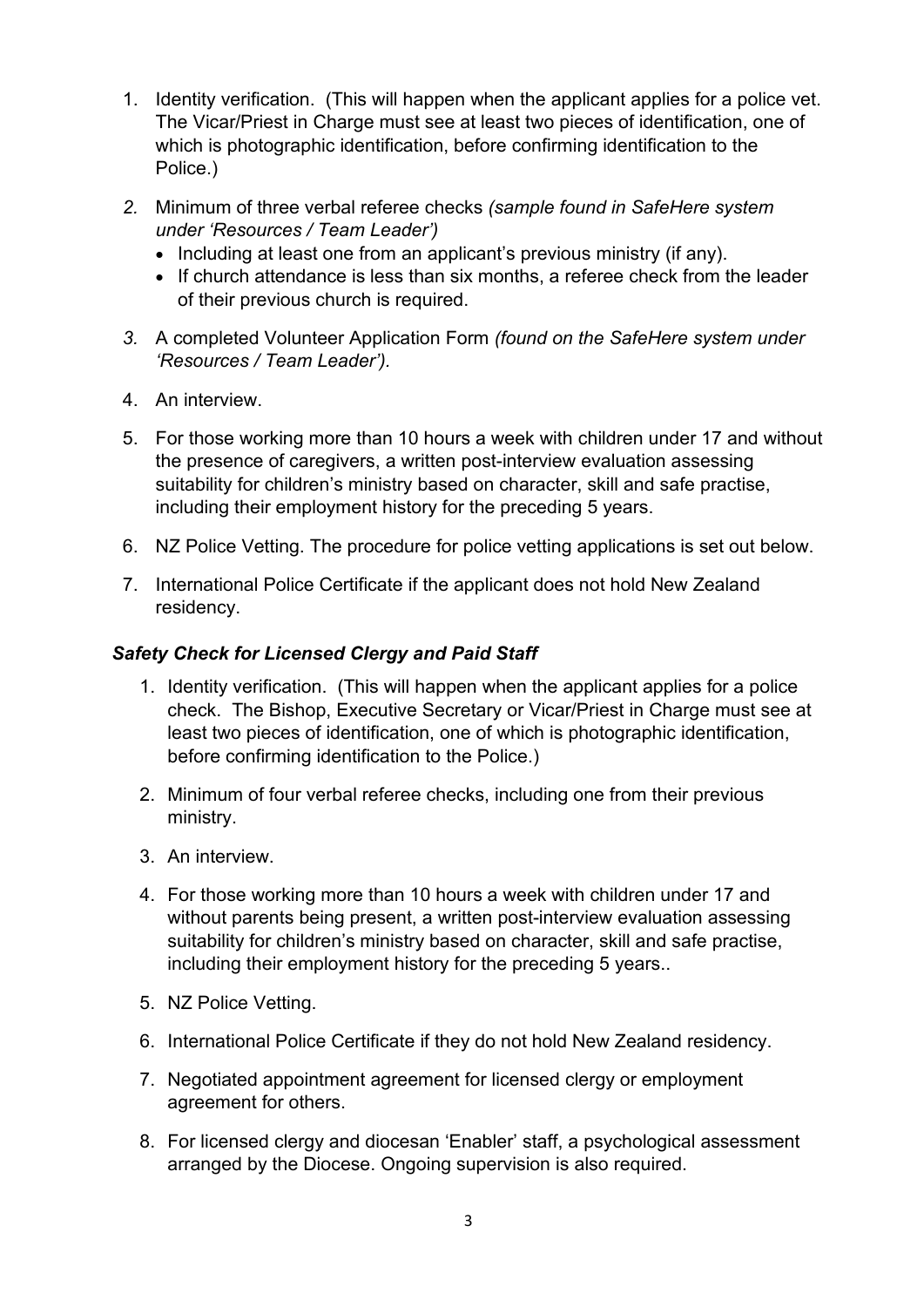### *Renewing the Safety Check*

All safety checks are to be renewed every three years. The requirement to re-check runs from the date the last safety check was completed.

Renewing a safety check involves:

- Confirming any changes to officially recorded name.
- A fresh N7 Police vet
- A fresh interview.
- For licensed clergy and others (paid or unpaid) working more than 10 hours a week with children under 17 and without the presence of caregivers, a written post-interview evaluation assessing suitability for children's ministry based on character, skill and safe practise, including their employment history for the preceding 5 years..

We also recommend re-checking previous personnel if there has been a significant period of absence.

### **NZ Police Vet Requirements**

- 1. A police vet is required every three years for any person (paid or unpaid, clergy or lay) who undertakes ministry with children, young people or vulnerable adults, and for those who in the course of their paid employment with the church may have to deal with children, young people or vulnerable adults.
- 2. While not required, we also recommend obtaining a police vet for Wardens and Treasurers.
- 3. All applications must include a signed "Vetting Service Request and Consent Form" (available on the diocesan website and in the SafeHere 'Resources' section) which is sent to the Diocesan Executive Secretary. If the Executive Secretary confirms that a satisfactory police vet has been carried out *in this Diocese* in the past three years a police vet may not be required, although a Vicar/Priest in Charge or Bishop may, for any good reason, require a police vet even if one has been carried out in the previous three years.
- 4. Where a person has not lived continuously in the Diocese for the previous three years, a police vet must be carried out, except where the applicant has lived in an overseas jurisdiction/s where obtaining a police check is difficult or impossible. In that case, at the Bishop's discretion, alternative information about the character and conduct of the applicant may be sought.
- 5. A completed Vetting Service Request and Consent Form should be provided as early in the appointment process as possible to allow time for processing by the Vetting Service.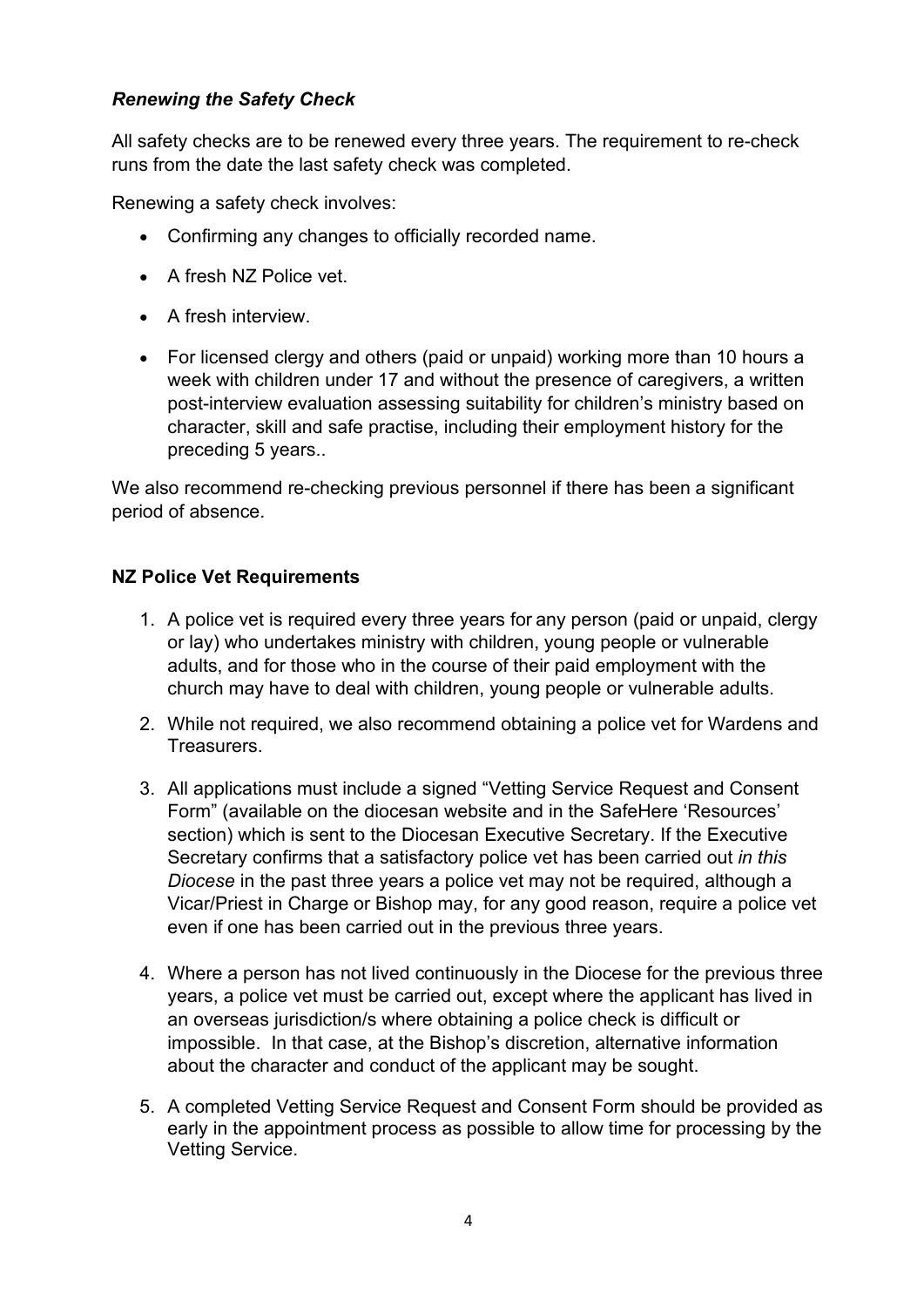- 6. The Diocese is the Vetting Service Approved Agency and the Vicar/Priest in Charge of each parish or mission unit is the Approved Agency Authorised Representative for purposes of confirming identity. In the absence of the Vicar/Priest in Charge, the Executive Secretary must confirm identity.
- 7. On receiving the results of a police vet, the Executive Secretary will advise the Vicar/Priest in Charge or Bishop if there are any potential obstacles to the appointment proceeding. If the vet raises questions, the Executive Secretary will assess whether the disclosed information is relevant to the position being sought and will discuss this with the Vicar/Priest in Charge or Bishop. Any necessary conditions placed on ministry will be advised by the Executive Secretary, who will keep a record of his/her advice
- 8. The Executive Secretary will not disclose details of the vet to any staff other than the Vicar/Priest in Charge or Bishop, who will advise the subject of the vet.
- 9. Where a licence from the Bishop is being renewed or a change in position requires a Bishop's licence to be granted, the Bishop has discretion to decide whether to require a police vet where a satisfactory vet has been completed at the request of the Diocese in the previous three years and the applicant has lived continuously in the Diocese since their last vet, but must require a police vet if more than three years has elapsed since the previous police vet or the applicant has not lived continuously in the Diocese since their last police vet.

## **C. Safety Training Policy**

### **SafeHere training**

In addition to undertaking the safety checks above, the Diocese requires those over the age of 16 who undertake ministry with children, young people or vulnerable adults (paid or unpaid, clergy or lay) to undergo SafeHere training appropriate to their role and level of responsibility. This is an additional component of ensuring they are safe to undertake ministry.

SafeHere training for volunteers and paid ministry staff must be completed before, or as soon as practicable after, but not later than 6 months after,their appointment to a ministry role. Those who have not received the required training 6 months after their appointment to a ministry role will be required by their Vicar to **stand-down** from their role until training is complete. They will be informed by the Health & Safety Coordinator before this 6-month deadline that their training is overdue and will be reminded of the obligation to complete SafeHere training.

SafeHere training is not required for those who do not work directly in ministry, even though in the course of their work they may from time to time have to deal with children, young people or vulnerable adults. Nor is it required for office holders who are not otherwise involved in ministry. It is sufficient that such people undertake any required safety checks prior to their appointment or employment. However, although not required, the parish may agree to undertake SafeHere training for additional church workers. Those interested should discuss this with their parish SafeHere Coordinator.

### **Baseline training**

### *Team Members training*

Everyone who regularly assists in ministry  $\frac{1}{5}$ nust complete: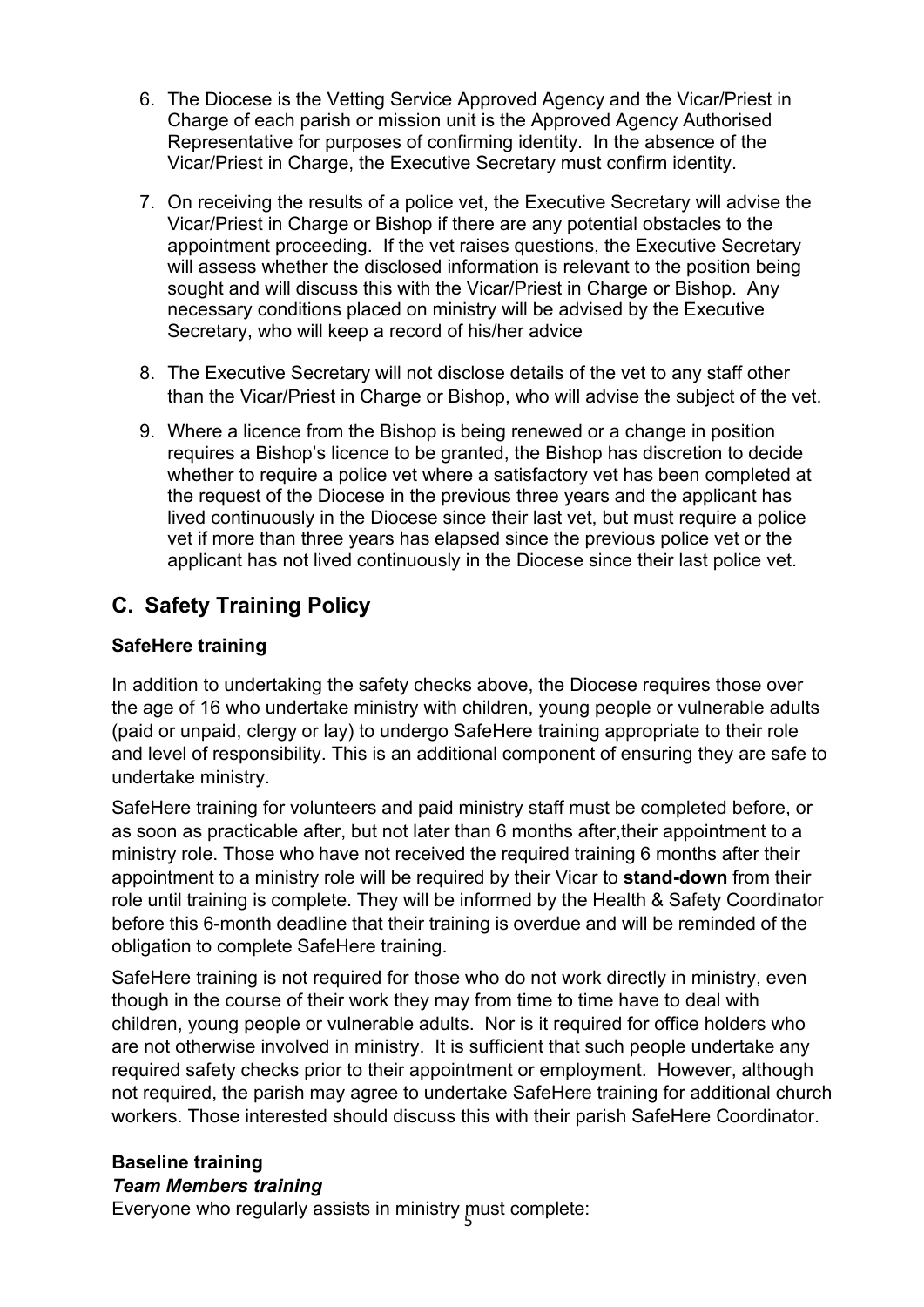- SafeHere Module M1: Keeping People Safe, and
- SafeHere Module M2: Child Protection.

(The diocesan training videos for this training are also labelled Modules 1 and 2.)

### *Team Leaders training*

In addition to the above training, Team Leaders and parish SafeHere Co-ordinators (including Vicars and Priests in Charge who automatically become SafeHere Coordinators) must also complete:

• SafeHere Module L1: The ChildSafe Team Leader

• SafeHere Module L2: Safety Management Principles & Permission to Proceed. (There is one diocesan training video for this training which is labelled Module 3 –this covers material relevant to both L1 and L2.)

### *SafeHere Co-ordinators*

In addition to completing Team Members training and Team Leaders training, SafeHere Co-ordinators (including Vicars and Priests in Charge who automatically become SafeHere Co-ordinators) must also complete:

• SafeHere Module C1: The ChildSafe Coordinator

(There is no diocesan training video for this Module. The training is covered online and in the Coordinator's Handbook.)

### *Event Planners*

SafeHere Module L2 Safety Management Principles and Permission to Proceed is highly encouraged for any person responsible for planning one-off church events or activities (eg, church fairs, working bees, picnics, etc.)

### *Additional training for licensed clergy and licensed lay ministers*

In addition to the required SafeHere training, all who hold a ministry licence from the Bishop (clergy and lay) also have to complete other safety training as part of their licensing conditions, eg. update boundaries training (see Diocesan Educator for more information).

### *First Aid*

At least one team member who is onsite must have a current First Aid Certificate and immediate access to a first aid kit, mobile phone and relevant telephone numbers (eg. emergency services, nearest medical centre and emergency contact numbers for all participants).

### **SafeHere training updates**

Every person under SafeHere must undertake update training every three years. This involves resitting the required SafeHere assessments. Usually this will include rewatching the relevant videos, reviewing the online training material or booklet, and resitting the online test.

Those who have not received the required update training within 6 months after the 3 year period has ended will be required by their Vicar (or the Bishop in the case of clergy) to stand-down from their role until training is complete. They will be informed by the Health & Safety Coordinator before the 6-month deadline that their update training is overdue and will be reminded of the obligation to complete it.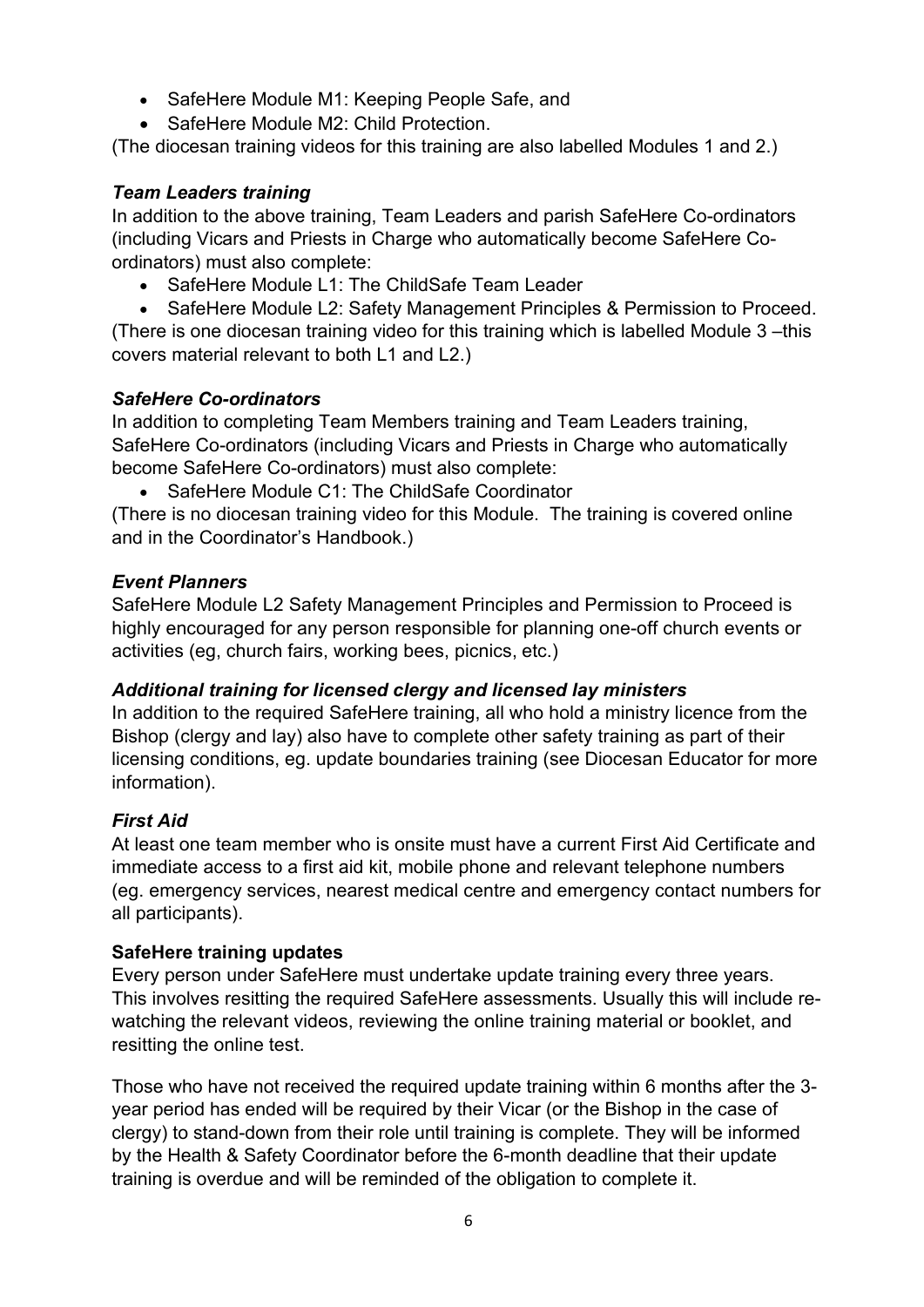### **D. Dealing with abuse and other misconduct disclosures**

The Diocese takes seriously its obligation to provide appropriate standards of ministry – to be a safe place for everyone. The core purpose of adopting the SafeHere programme and other safety measures is to ensure that those involved in ministry are safe people to do so and that ministry is carried out in a safe way.

Any misconduct, and especially suspected abuse, must be taken seriously and handled in a way that ensures the safety of the person who is subject to the suspected misconduct and does not jeopardise any future legal action against the offender.

Only a minority of children actively disclose abuse. Most child abuse is disclosed accidently or through observation by an adult of the child's behaviour, words and physical appearance. Vulnerable adults may also be reluctant to disclose abuse, especially where it is sexual in nature or may have arisen at the hands of a family member. When someone does disclose abuse, we must take it very seriously.

We should never deal with issues of abuse or other allegations of misconduct on our own and should always involve the Team Leader and/or SafeHere Coordinator (in this case, the Vicar/Priest in Charge) as soon as possible. The Coordinator is responsible to ensure that correct procedure and reporting is followed.

### *Suspected misconduct by someone in ministry*

Despite our best efforts to ensure safety, we may sometimes suspect or discover that a person involved in ministry has engaged in misconduct, including abuse. This possibility may arise through a complaint/disclosure, or because of suspicions about a person's behaviour.

Dealing with complaints or suspicions of abuse is a specialised task. For this reason the Diocese has a separate policy for handling complaints or suspicions of abuse and other misconduct by those involved in ministry.

All complaints and suspicions of abuse must be brought to the attention of the Vicar/Priest in Charge in their capacity as SafeHere Coordinator. They will ensure that the matter is dealt with properly according to diocesan procedure. If the complaint or suspicion is about the Vicar/Priest in Charge, then the person complaining or the person with whom the complaint was raised should immediately contact the Diocesan Executive Secretary at the Anglican Centre (ph. 035483124) to ensure the matter is dealt with properly. The Diocesan Executive Secretary will also arrange for any suspension from ministry that may be required.

### *Suspected abuse or neglect by someone not in ministry*

Sometimes your engagement in ministry with children, young people or vulnerable adults may lead to suspicions or a disclosure that someone outside ministry has committed abuse or neglect, eg, a caregiver or relative. This must be handled with great sensitivity and referred to those with the specialist skills to handle the suspicion or disclosure.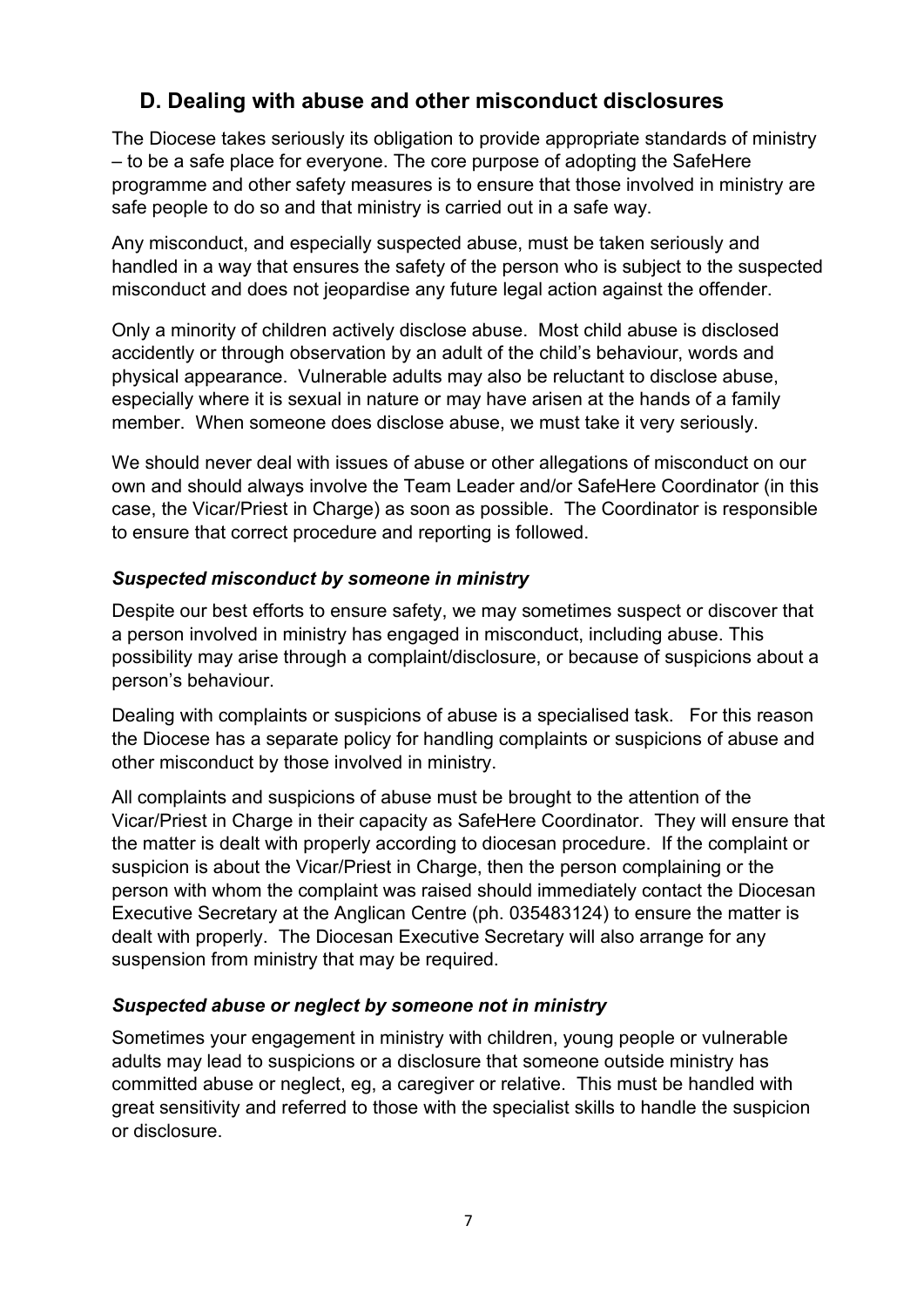SafeHere training addresses the definition and identification of abuse and neglect (summarised in Schedule B) and the procedures to follow if abuse or neglect are suspected or disclosed.

As soon as possible fully document the suspicion and/or disclosure, using the person's own words and including as much detail as possible. It is not our role to investigate concerns of abuse or neglect, this is the role of specialist police or Oranga Tamariki. Our obligation is to ensure we have formed a belief on reasonable grounds and hold that belief in good faith.

Again, inform the Team Leader and/or SafeHere Coordinator (in this case, the Vicar/Priest in Charge) as soon as you can. The Coordinator is responsible to ensure that correct procedure and reporting is followed.

It is always preferable that the parent/caregiver is involved and/or informed of any concerns where they involve a child, but the SafeHere Co-ordinator's first priority is to ensure the safety of the child and this may require them to immediately contact Oranga Tamariki or the Police if they have concerns about a child's immediate safety. (If the Co-ordinator is unavailable, immediate concerns about safety should be raised by the Team Leader or Team Member).

Where the concern is about an adult and involves possible criminal behaviour, the Coordinator will encourage the person concerned to take the matter to the Police and, if needed, will support them to do so. If the vulnerable person is elderly and is hesitant about taking the matter to the Police, it may be helpful to seek advice from Aged Concern.

The Bishop's Chaplain can provide advice on pastoral support that may be needed.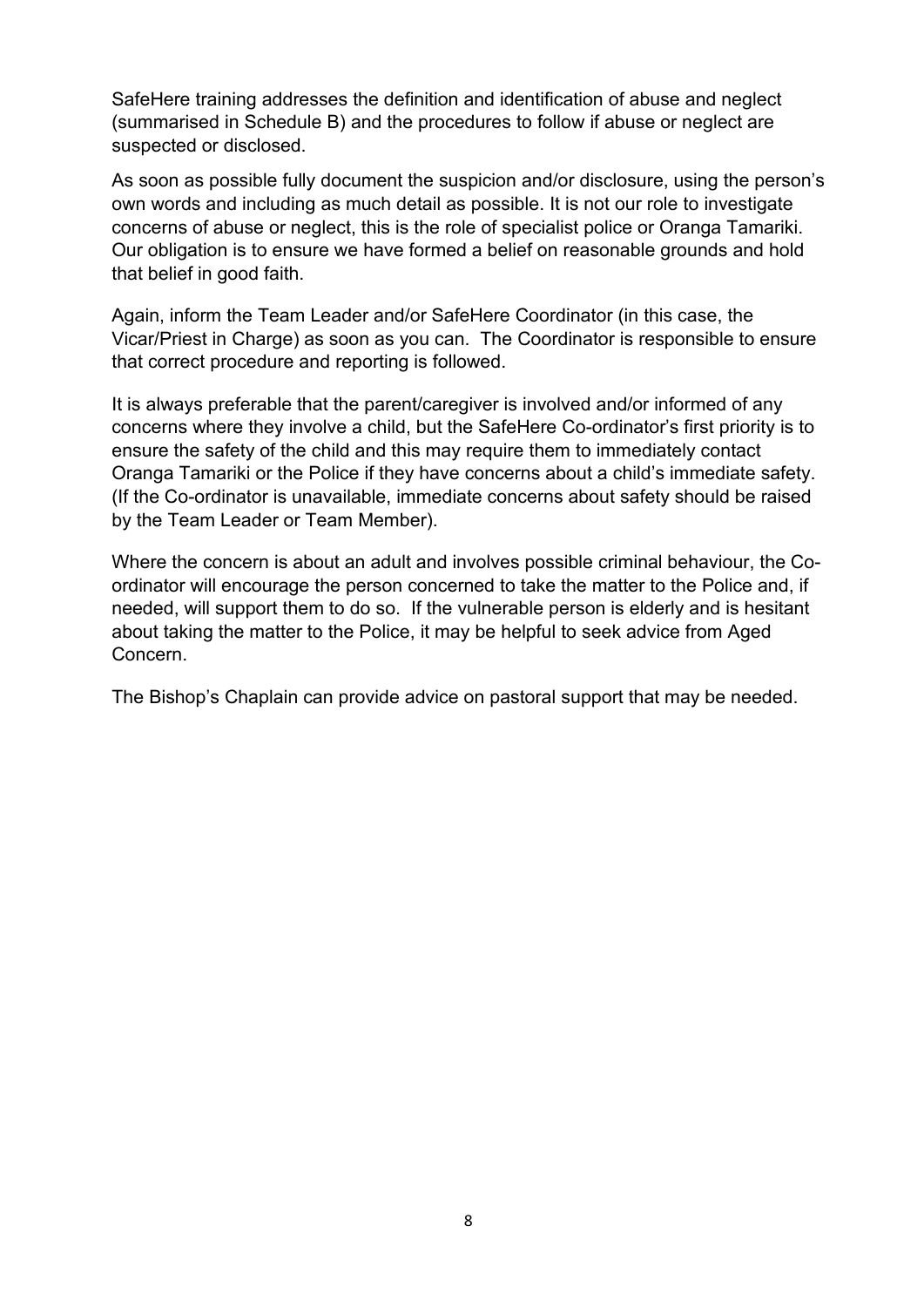# *Safety Structure Role Outlines in the Nelson Diocese*

| Title              | Role                                                                                                                                                                            | <b>Appointment Process</b>                                                                                                                                                                                                                             | <b>Training</b><br>Requirement                                                                    | <b>Specific Safety Duties</b>                                                                                                                                                                                                                                                                                                    |
|--------------------|---------------------------------------------------------------------------------------------------------------------------------------------------------------------------------|--------------------------------------------------------------------------------------------------------------------------------------------------------------------------------------------------------------------------------------------------------|---------------------------------------------------------------------------------------------------|----------------------------------------------------------------------------------------------------------------------------------------------------------------------------------------------------------------------------------------------------------------------------------------------------------------------------------|
| <b>Team Member</b> | A member of a ministry team<br>that works with vulnerable<br>people. (Child/Youth/Adult)<br>Assists the Team Leader to plan and<br>deliver a safe<br>programme.                 | Application<br>$\bullet$<br>3* Referees<br>Interview<br>$\bullet$<br><b>Police Vet</b><br>$\bullet$<br>Appointment to a job<br>description by Vicar in<br>consultation with Team<br>Leader<br>(*Paid staff require 4 referee<br>checks)                | Must complete<br>SafeHere<br>Modules M1 and<br>M2 for Team<br><b>Members</b>                      | Committed to the SafeHere Standards for<br><b>Team Members (Pocket Guide)</b><br>Accountable to the SafeHere Team Leader.                                                                                                                                                                                                        |
| Team Leader        | The leader of a ministry team is<br>responsible for safety of the<br>programmes & activities they oversee.                                                                      | (As above)                                                                                                                                                                                                                                             | SafeHere<br>modules M1 &<br>M <sub>2</sub><br>Plus the Team<br>Leader Modules.<br>$(L1$ and $L2)$ | Accountable to the SafeHere Coordinator for<br>planning & executing a safe programme.<br>Undertakes risk assessments for all<br>programmes and activities and applies to the<br>SafeHere Coordinator for permission to<br>proceed with programme and activities.                                                                 |
| Coordinator        | <b>Coordinates the Parish SafeHere</b><br>system for safe ministry.<br><b>Oversees Team Member</b><br>appointments.<br><b>Maintains the Safety</b><br>Management onlinedatabase | The Vicar is a SafeHere<br>Coordinatorby default.<br>(They must also complete<br>the SafeHere Training<br>modules)<br>It is recommended that<br>parishes have an additional<br>lay SafeHere coordinator<br>so support the Vicar in this<br>large role. | <b>Above Modules</b><br>(M1, M2, L1, L2)<br>Plus <sub>C1</sub><br>Coordinator<br><b>Training</b>  | Responsible for helping the Team Leaders to<br>learn & follow the SafeHere system in the<br>planning & conduct of their programme<br>Delivers SafeHere Training at all levels.<br>Submits Police Vets & ensures that Team<br>member training and Police Vets are up to<br>date.<br>Approves/signs "Permission to Proceed" forms. |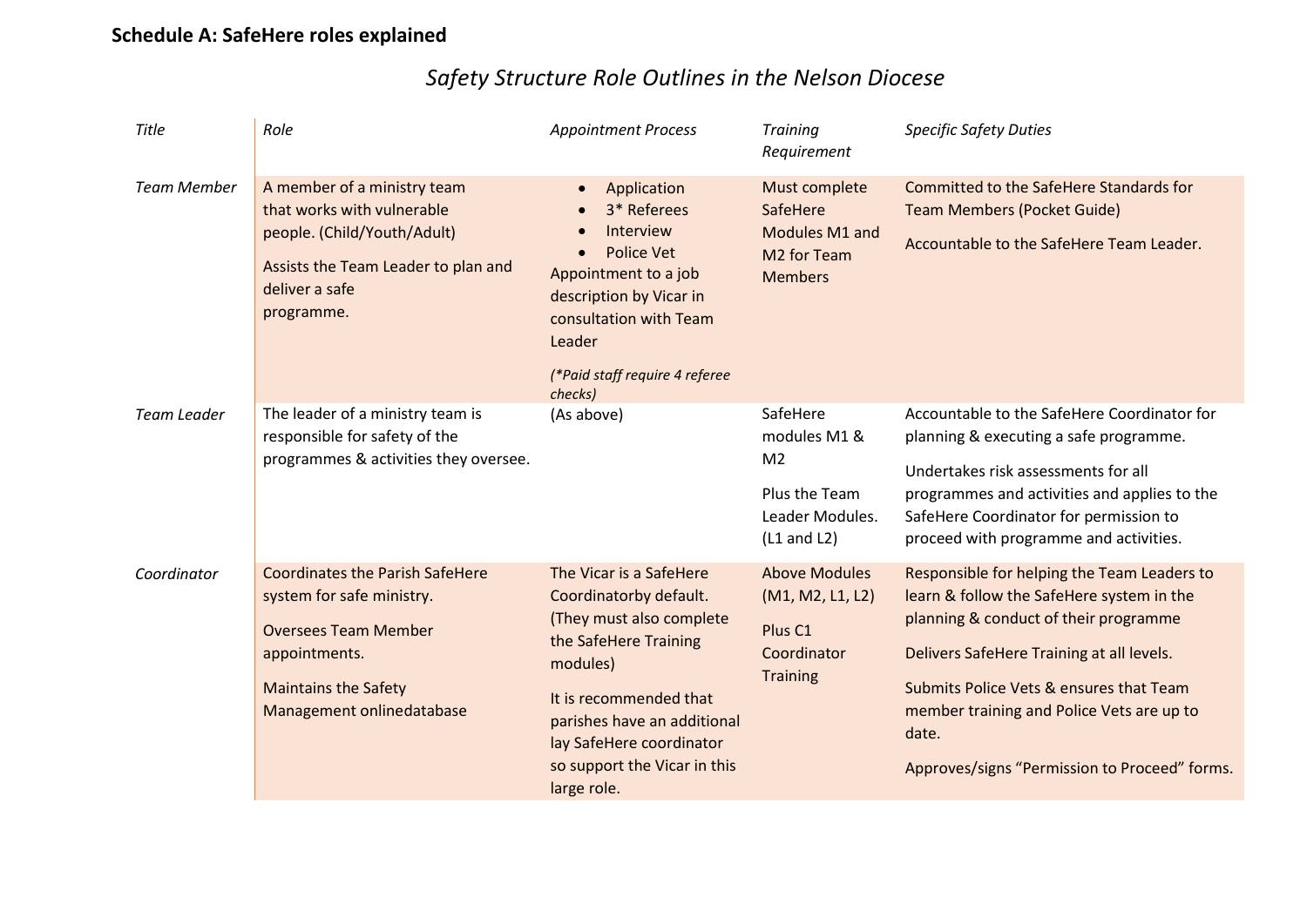|                                              |                                                                                                                                                                 |                            |                                                                | Receives "Critical Incident" reports and<br>complaints and assists in critical incidents as<br>appropriate.                                                                                                                                                                                                                                  |
|----------------------------------------------|-----------------------------------------------------------------------------------------------------------------------------------------------------------------|----------------------------|----------------------------------------------------------------|----------------------------------------------------------------------------------------------------------------------------------------------------------------------------------------------------------------------------------------------------------------------------------------------------------------------------------------------|
|                                              |                                                                                                                                                                 |                            |                                                                | Ensures Parish has a Health & Safety Advocate<br>and that all Vestry members understand their<br>Health & Safety obligations.                                                                                                                                                                                                                |
| Parish Safety<br>Advocate                    | Oversees the vestry efforts<br>to ensure that the Vestry<br>fulfill their Health & Safety<br>responsibilities under the<br>Health & Safety at Work Act<br>2015. | <b>Vestry Appointment</b>  | SafeHere Module<br>M2 on Risk<br>Management is<br>recommended. | Focus is on safe facilities and events, while the<br>SafeHere Coordinator focuses on safe people<br>and programmes.                                                                                                                                                                                                                          |
| Diocese Risk<br>Management<br><b>Officer</b> | Oversees the risk management<br>process for the whole diocese in<br>conjunction with the Diocese Health<br>& Safety Coordinator                                 | <b>Diocese Appointment</b> | M1, M2, L1, L2,<br>C1 and RMO<br>training                      | In conjunction with the Standards and Safety<br>Committee, develops policy & procedures<br>around Health & Safety.<br>Approves/signs off safety plans for Diocese<br>events as required.<br>Receives and investigates complaints.<br>Oversees critical incidents                                                                             |
| Diocese Health<br>& Safety<br>Coordinator    | Trains and supports SafeHere<br>Coordinators to fulfil their duties<br>under SafeHere.                                                                          | Diocese Appointment        | M1, M2, L1, L2,<br>C1 and RMO<br>training                      | SafeHere Coordinator training and support.<br>Supports Parish Safety Advocates and vestry<br>with safety guidance as required.<br>Advises and assists in critical incident, as<br>appropriate, and may act as a Risk<br>Management Officer.<br>Approves/signs off safety plans for<br>Diocese events as required. (Permission<br>to proceed) |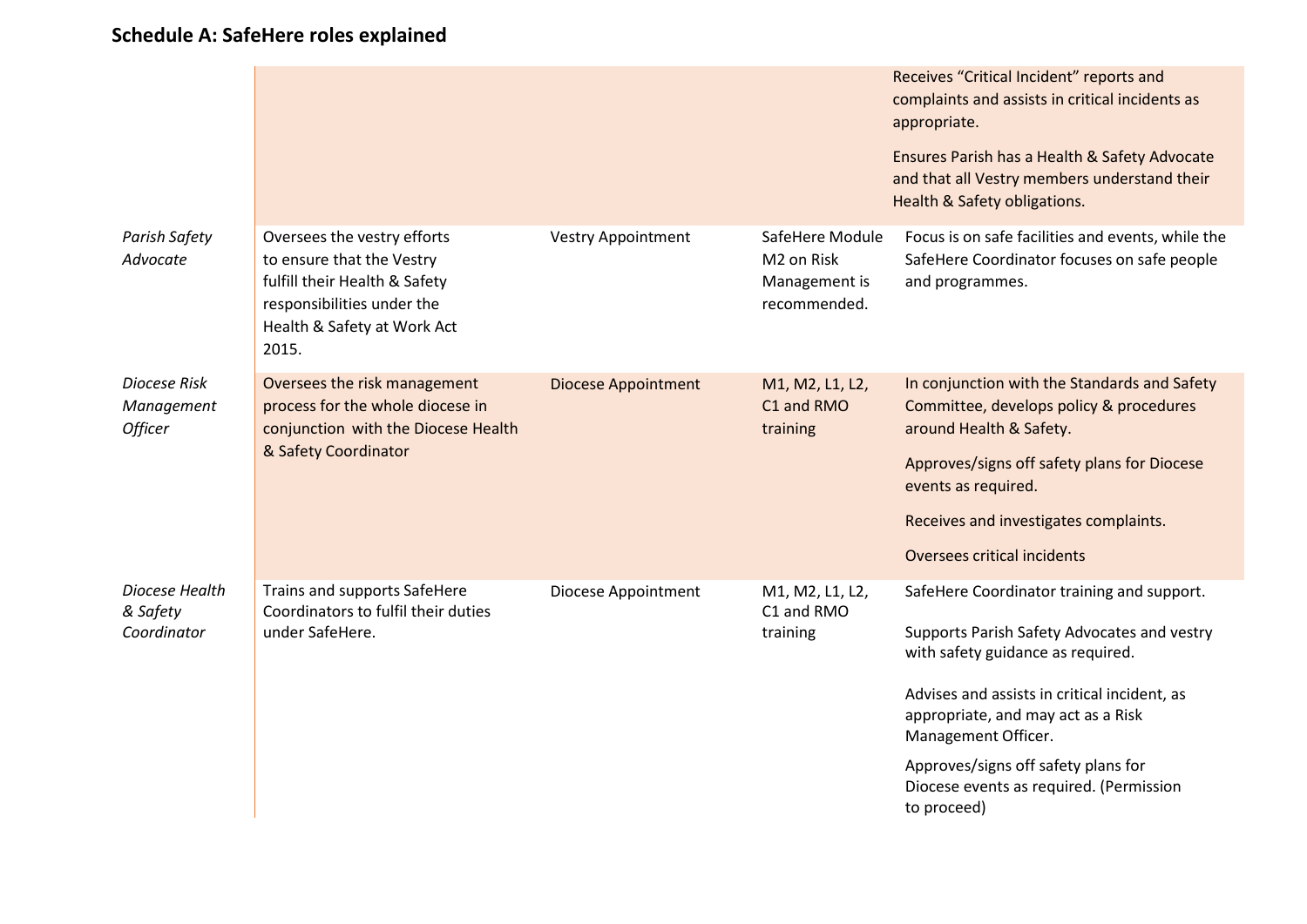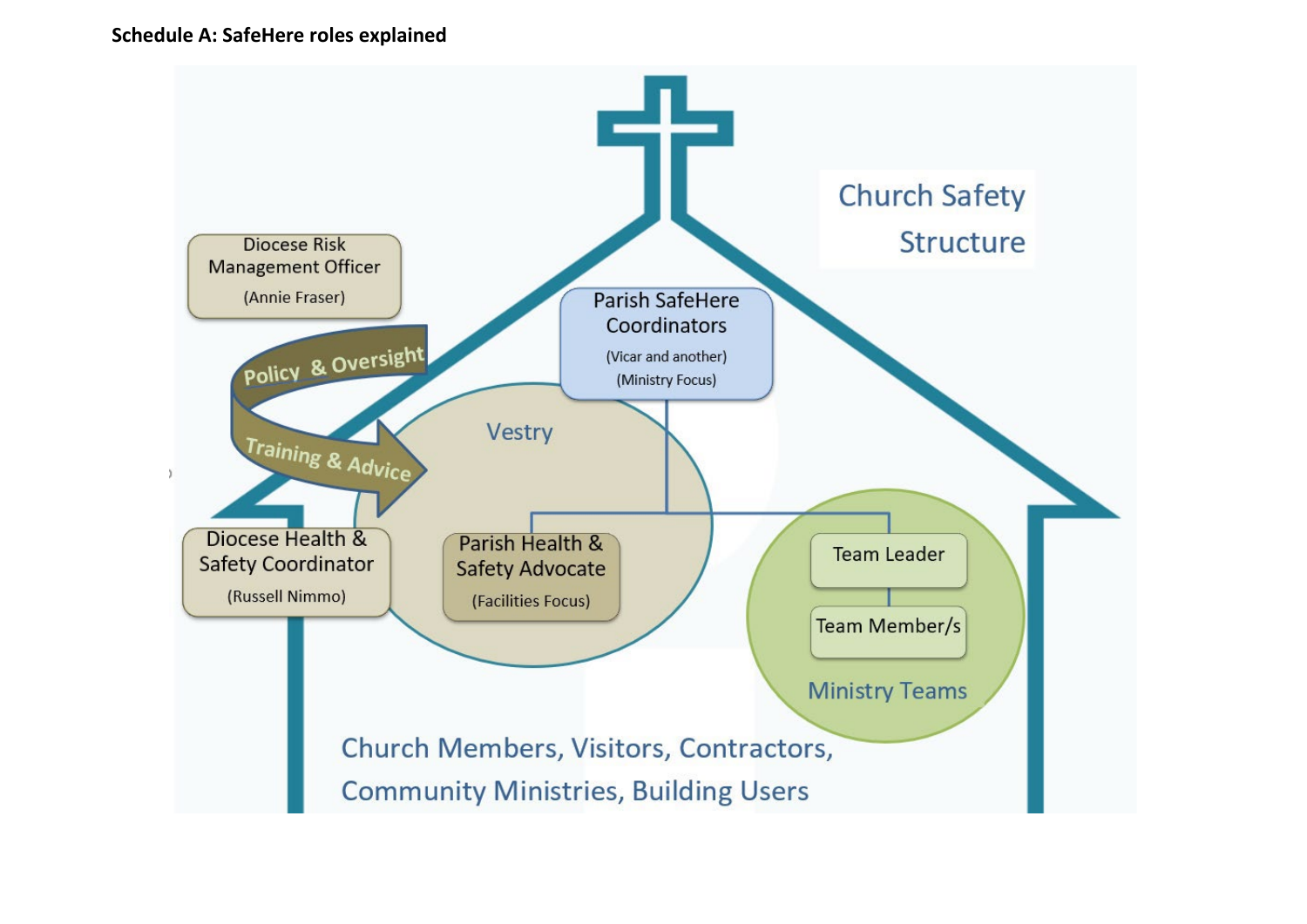### **Schedule B: Defining and Identifying Abuse and Neglect**

Abuse is defined in legislation as "…the harming (whether physically, emotionally, sexually), ill treatment, abuse, neglect, or deprivation of any child or young person". Although there is no specific definition in legislation for abuse of vulnerable adults, the same would apply.

Abuse and neglect may take several forms:

- *Psychological abuse* (also known as Emotional Abuse) is ongoing emotional maltreatment or emotional neglect, such as to cause severe and persistent adverse effect on emotional development. It can include a pattern of rejecting, degrading, ignoring, isolating, exploiting, terrorising or any other treatment that may diminish the sense of identity, dignity and self-worth. It may also include age or inappropriate expectations being imposed. It also includes seeing or hearing the ill treatment of others. Such abuse is often associated with situations of power imbalance, such as abusive relationships and bullying.
- **Neglect** is the persistent failure to meet a dependant's basic physical and/or psychological needs, likely to result in the serious impairment of the person's health or development. It may involve such things as a parent or carer failing to provide adequate food, clothing and shelter, failing to provide adequate supervision, or ensuring access to appropriate medical care and treatment.
- *Physical abuse* is a situation in which a child suffers or is likely to suffer significant harm from an injury inflicted by another. It can be caused from such things as punching, beating, kicking, shaking, biting, burning or throwing. It can also result from excessive or inappropriate discipline or violence within the family and is considered abuse whether or not it was intended to hurt the person. It may result from a single episode or a series of episodes.
- *Sexual abuse* is a term that describes sexual activity where one (or more) of the people involved does not, or cannot, give consent. Both adults and children can be sexually abused. Sexual abuse of a child is when someone uses their power or authority to involve the child in sexual activity, including touching for sexual purposes, fondling of breasts, buttocks or genitals, oral sex, sexual intercourse, exposing themselves to a child, or seeking to have the child touch them for a sexual purpose. It also includes voyeurism, photographing children inappropriately, involving a child with pornographic activities or prostitution or using the internet and phone to initiate sexual conversations with children. An adult, adolescent or a child with greater power may perpetrate sexual abuse. While it may involve a stranger, most sexual abuse is perpetrated by someone the child knows and trusts.